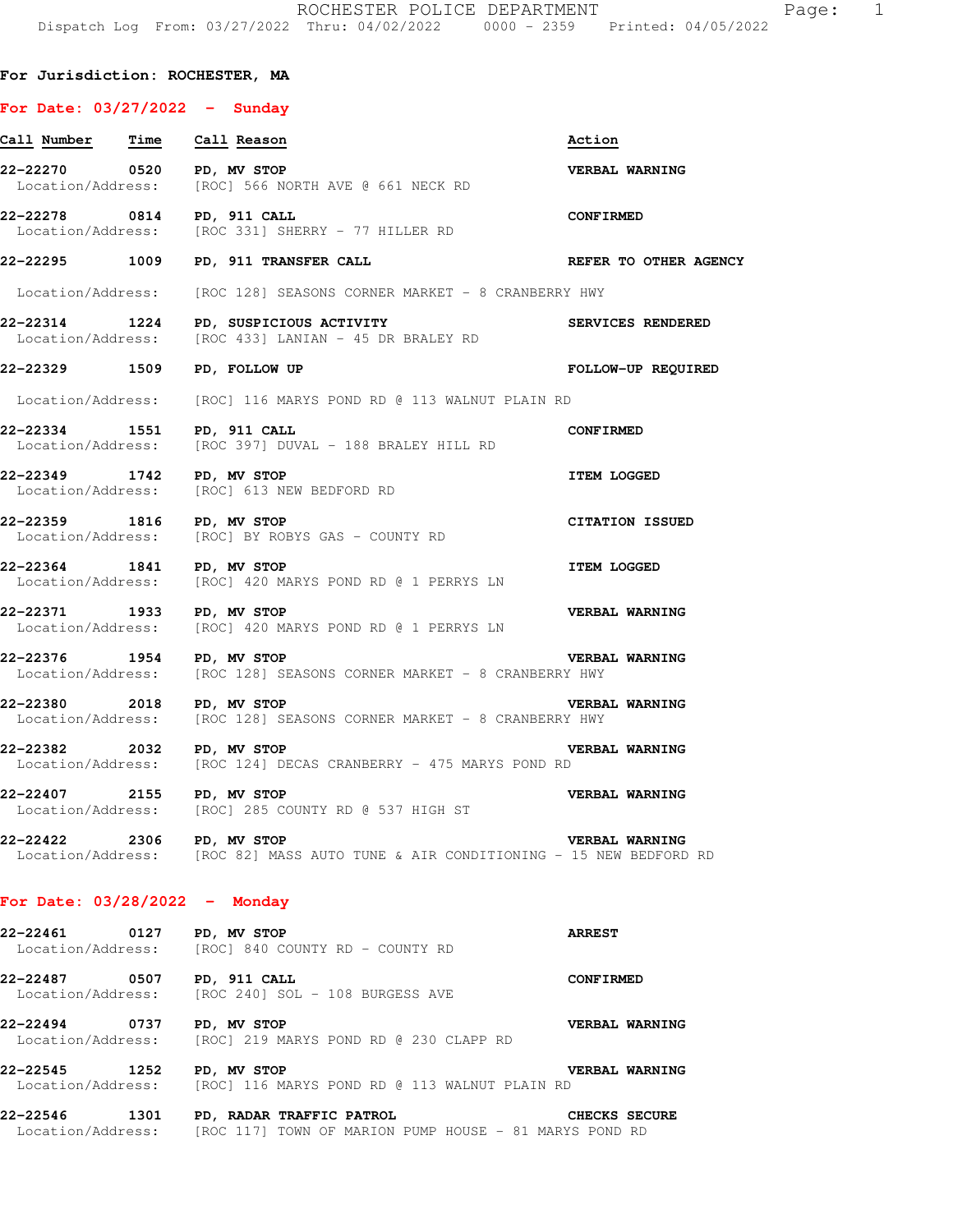| $0000 - 2359$ |  | Printed: 04/05/2022 |
|---------------|--|---------------------|
|               |  |                     |
|               |  |                     |

| 22-22549<br>1312<br>Location/Address: | PD, MV STOP<br>[ROC] 617 MARYS POND RD                                   | VERBAL WARNING        |
|---------------------------------------|--------------------------------------------------------------------------|-----------------------|
| 22–22557<br>1343<br>Location/Address: | PD, MV STOP<br>[ROC] 243 MARION RD @ 1 HATHAWAY POND CIR                 | <b>VERBAL WARNING</b> |
| 22-22571<br>1452                      | PD, MV STOP<br>Location/Address: [ROC] 96 NORTH AVE @ 350 BRALEY HILL RD | <b>VERBAL WARNING</b> |
| 22-22582<br>1549<br>Location/Address: | PD, ROAD HAZARD<br>[ROC] 153 FORBES RD                                   | <b>INVESTIGATED</b>   |
| 22-22629<br>1937<br>Location/Address: | PD, MV STOP<br>[ROC] 331 BRALEY HILL RD                                  | <b>VERBAL WARNING</b> |

**22-22638 2049 FD, CHIMNEY FIRE INVESTIGATED**  Location/Address: [ROC 429] KESSLER - 571 NECK RD

**22-22646 2155 FD, MEDICAL TRANSPORTED TO HOSPITAL**  Location/Address: [ROC 600] FARIAS - 157 HIGH ST

# **For Date: 03/29/2022 - Tuesday**

|                            | 22-22685 0035 PD, RADAR TRAFFIC PATROL CANCELLED RESPONSE                                                                  |                          |
|----------------------------|----------------------------------------------------------------------------------------------------------------------------|--------------------------|
|                            | Location/Address: [ROC 140] CAPTAIN BONNEYS CREAMERY - 258 NEW BEDFORD RD                                                  |                          |
|                            | 22-22773 0510 PD, RADAR TRAFFIC PATROL CANCELLED RESPONSE                                                                  |                          |
|                            | Location/Address: [ROC] 82 CLAPP RD @ 1 NATHANIELS DR                                                                      |                          |
|                            | 22-22777 0653 PD, WELL BEING CHECK<br>Location/Address: [ROC] 73 BOXTURTLE DR                                              | <b>GOOD INTENT CALL</b>  |
| 22-22813 1136 FD, MVC      | Location/Address: [ROC] 1 KINGS HWY @ 541 COUNTY RD                                                                        | SERVICES RENDERED        |
|                            |                                                                                                                            | <b>ITEM LOGGED</b>       |
| 22-22823 1246 FD, MEDICAL  | Location/Address: [ROC] 45 NEW BEDFORD RD, ROCHESTER - 45 NEW BEDFORD RD                                                   | <b>INVESTIGATED</b>      |
|                            | 22-22871 1707 PD, INVESTIGATION<br>Location/Address: [ROC 1] ROCHESTER POLICE STATION - 29 DEXTER LN                       | <b>INVESTIGATED</b>      |
| 22-22887 1812 PD, MV STOP  | Location/Address: [ROC] 96 NORTH AVE @ 350 BRALEY HILL RD                                                                  | <b>VERBAL WARNING</b>    |
| 22-22902 1930 PD, MV STOP  | Location/Address: [ROC] 128 NORTH AVE                                                                                      | <b>VERBAL WARNING</b>    |
|                            | For Date: $03/30/2022 -$ Wednesday                                                                                         |                          |
|                            | 22-23074 0847 PD, MV STOP<br>Location/Address: [ROC 551] 219 WALNUT PLAIN RD                                               | <b>ITEM LOGGED</b>       |
|                            |                                                                                                                            | <b>FALSE ALARM</b>       |
|                            | 22-23080 0922 PD, RADAR TRAFFIC PATROL<br>Location/Address: [ROC 82] MASS AUTO TUNE & AIR CONDITIONING - 15 NEW BEDFORD RD | <b>ITEM LOGGED</b>       |
|                            | 22-23083 0933 PD, HARASSMENT<br>Location/Address: [ROC 42] OLD COLONY REGIONAL VOCATIONAL HIGH SCHOOL - 476 NORTH AVE      | <b>SERVICES RENDERED</b> |
| 22-23090 0942 PD, 911 CALL |                                                                                                                            | <b>CONFIRMED</b>         |
|                            |                                                                                                                            |                          |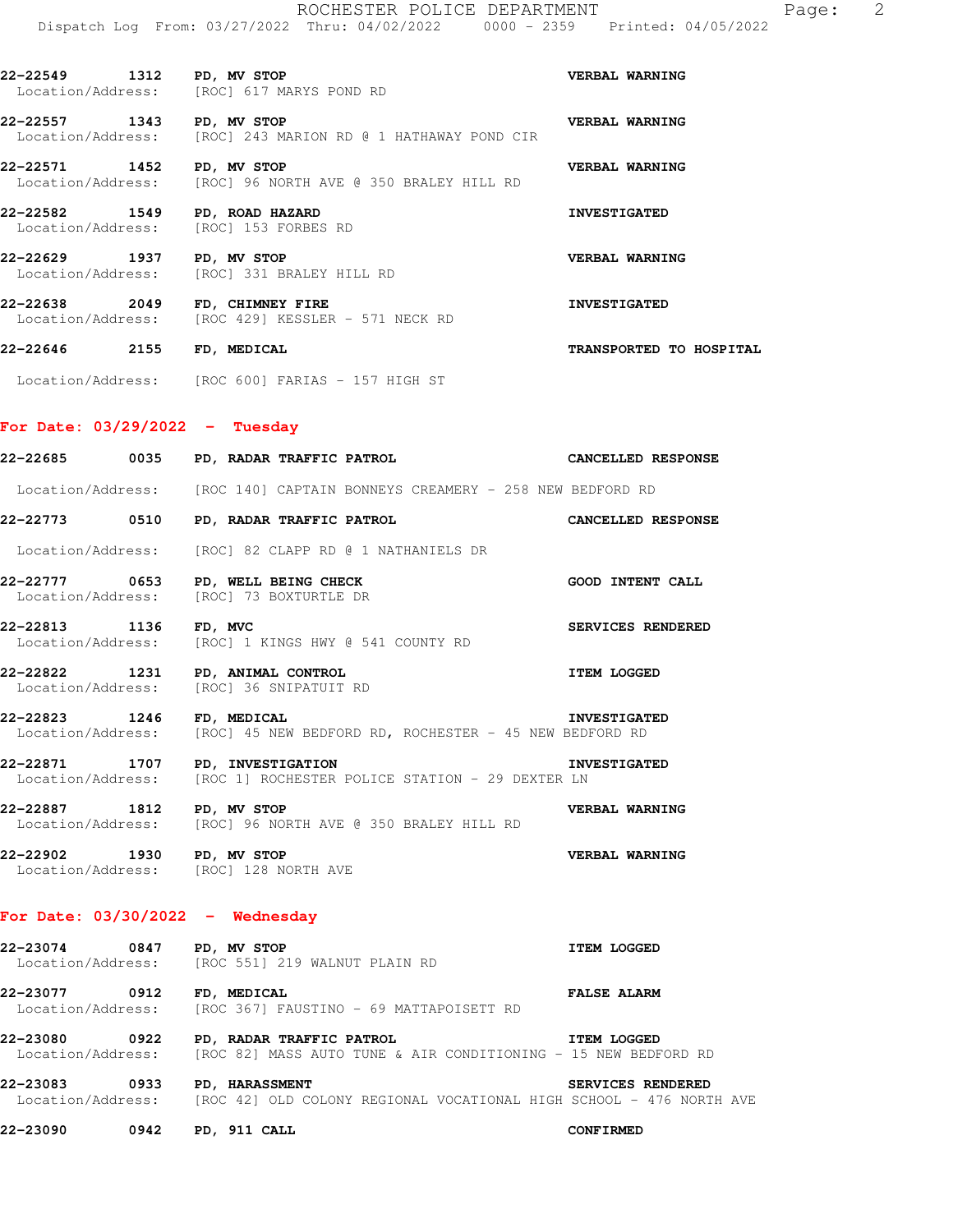|                       | ROCHESTER POLICE DEPARTMENT<br>Dispatch Log From: 03/27/2022 Thru: 04/02/2022 0000 - 2359 Printed: 04/05/2022                     |                          |
|-----------------------|-----------------------------------------------------------------------------------------------------------------------------------|--------------------------|
|                       | Location/Address: [ROC 128] SEASONS CORNER MARKET - 8 CRANBERRY HWY                                                               |                          |
|                       | 22-23094 1006 PD, SUSPICIOUS VEHICLE<br>Location/Address: [ROC 189] LEONARDS POND PAKRING LOT - 283 MARYS POND RD                 | <b>INVESTIGATED</b>      |
|                       | 22-23103 1030 PD, RADAR TRAFFIC PATROL                                                                                            | CANCELLED RESPONSE       |
|                       | Location/Address: [ROC 587] 152 NORTH AVE                                                                                         |                          |
| 22-23104 1030         | FD, INSIDE ELECTRICAL PROBLEM INVESTIGATED<br>Location/Address: [ROC 570] 7 BOXTURTLE DR                                          |                          |
|                       | 22-23105 1053 PD, ASSIST OTHER AGENCY SERVICES RENDERED<br>Location/Address: [ROC 1] ROCHESTER POLICE STATION - 29 DEXTER LN      |                          |
|                       | 22-23116 1217 PD, PARKING COMPLAINT<br>Location/Address: [ROC] BY THE POND - MARYS POND RD                                        | <b>ITEM LOGGED</b>       |
|                       | 22-23144 1404 PD, GENERAL SERVICES<br>Location/Address: [ROC] MARYS POND RD                                                       | <b>INVESTIGATED</b>      |
|                       | <b>EXERCITE TAKEN</b><br>22-23175 1715 PD, INVESTIGATION<br>Location/Address: [ROC 1] ROCHESTER POLICE STATION - 29 DEXTER LN     |                          |
|                       | 22-23217 2001 PD, SUSPICIOUS ACTIVITY<br>Location/Address: [ROC] 395 BRALEY HILL RD @ 1 NEGUS WAY                                 | <b>INVESTIGATED</b>      |
|                       | 22-23239 2150 PD, MV STOP VERBAL WARNING<br>Location/Address: [ROC 42] OLD COLONY REGIONAL VOCATIONAL HIGH SCHOOL - 476 NORTH AVE | <b>VERBAL WARNING</b>    |
|                       | 22-23255 2245 PD, MV STOP<br>Location/Address: [ROC] 613 MARYS POND RD @ 1 CLARKE CT                                              | VERBAL WARNING           |
|                       | 22-23273 2341 FD, FIRE ALARM<br>Location/Address: [ROC] 30 HATHAWAY POND CIR                                                      | <b>INVESTIGATED</b>      |
|                       | For Date: $03/31/2022 - Thursday$                                                                                                 |                          |
|                       | 22-23360 0741 FD, OUTSIDE FIRE<br>Location/Address: [ROC] BOGS - GERRISH RD                                                       | <b>INVESTIGATED</b>      |
|                       | 22-23380 0914 PD, TRAFFIC CONTROL<br>Location/Address: [ROC] 350 NEW BEDFORD RD @ 290 MATTAPOISETT RD                             | <b>SERVICES RENDERED</b> |
|                       | 22-23383 0932 PD, TRAFFIC CONTROL<br>Location/Address: [ROC] 350 BRALEY HILL RD @ 96 NORTH AVE                                    | CHECKS SECURE            |
|                       | 22-23385 0940 PD, ANIMAL CONTROL<br>Location/Address: [ROC] 173 COUNTY RD                                                         | SERVICES RENDERED        |
|                       | 22-23410 1245 PD, 911 CALL<br>Location/Address: [ROC 196] ROCHESTER GOLF CLUB - GOLF COURSE - 323 ROUNSEVILLE RD                  | <b>CONFIRMED</b>         |
|                       | 22-23435 1541 PD, 911 CALL<br>Location/Address: [ROC] 180 NEW BEDFORD RD                                                          | <b>CONFIRMED</b>         |
|                       | 22-23445 1646 PD, MV STOP<br>Location/Address: [ROC 83] ADRIANS - 711 COUNTY RD                                                   | SERVICES RENDERED        |
| 22-23460 1738         | PD, MV STOP<br>Location/Address: [ROC] 537 HIGH ST @ 285 COUNTY RD                                                                | <b>WRITTEN WARNING</b>   |
| 22-23475 1917 FD, MVC | Location/Address: [ROC 117] TOWN OF MARION PUMP HOUSE - 81 MARYS POND RD                                                          | <b>SERVICES RENDERED</b> |
|                       | 22-23488 2055 FD, MEDICAL                                                                                                         | TRANSPORTED TO HOSPITAL  |
|                       | Location/Address: [ROC 666] MCCRA, GERARD A JR - 96 BURGESS AVE                                                                   |                          |

Page: 3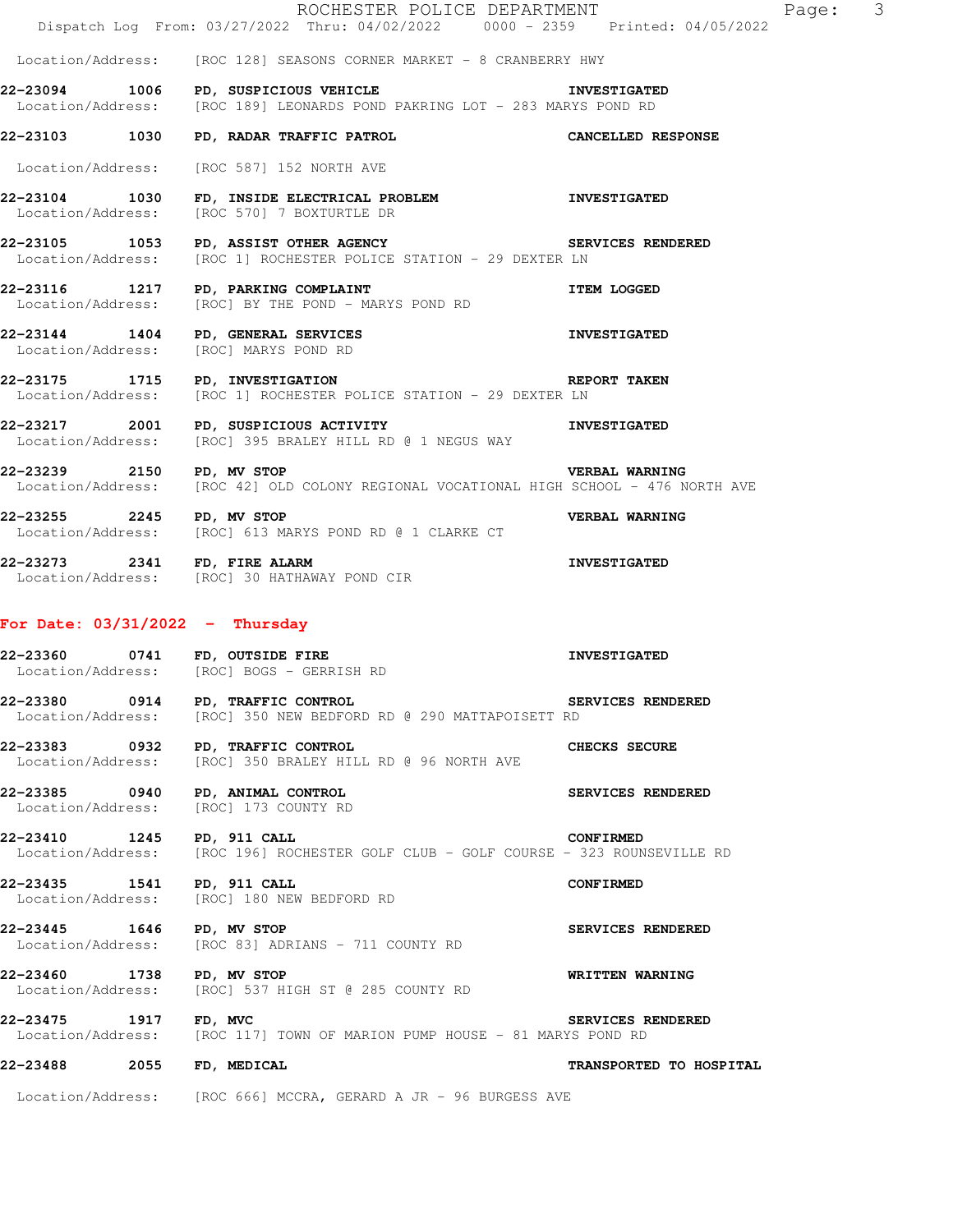## **For Date: 04/01/2022 - Friday**

**22-23588 0347 PD, MV STOP VERBAL WARNING**  Location/Address: [ROC] JUST NORTH OF INTERSECTION - 350 BRALEY HILL RD @ 96 NORTH AVE

**22-23623 0923 PD, MV STOP CITATION ISSUED**  Location/Address: [ROC] 6 MARION RD @ 1 DEXTER LN

**22-23632 0940 PD, MV STOP VERBAL WARNING**  Location/Address: [ROC 93] ROCHESTER TOWN HALL ANNEX - 37 MARION RD

**22-23650 1107 PD, BURGLAR ALARM SERVICES RENDERED**<br>Location/Address: [ROC 271] ARAUJO - 67 OLD SCHOOLHOUSE RD [ROC 271] ARAUJO - 67 OLD SCHOOLHOUSE RD

**22-23673 1334 PD, MV STOP CONTREST PROPER SERVISH ARRING LOCATION/Address:** [ROC] 300 WALNUT PLAIN RD @ 1 HILLER RD [ROC] 300 WALNUT PLAIN RD @ 1 HILLER RD

**22-23688 1518 PD, MV STOP WRITTEN WARNING**  Location/Address: [ROC] 150 WALNUT PLAIN RD

**22-23702 1626 FD, OUTSIDE UTILITIES INVESTIGATED**  Location/Address: [ROC] ON LEFT COMING FROM POLICE STATION - MARYS POND RD

**22-23716 1758 PD, MV STOP VERBAL WARNING**  Location/Address: [ROC 835] 404 NORTH AVE

**22-23757 2057 PD, MV STOP**<br>Location/Address: [ROC 106] GIFFORD PARK BALLFIELDS - 25 MARYS POND RD [ROC 106] GIFFORD PARK BALLFIELDS - 25 MARYS POND RD

**22-23760 2120 PD, MV STOP VERBAL WARNING**  Location/Address: [ROC] 160 HARTLEY RD @ 160 SNIPATUIT RD

#### **For Date: 04/02/2022 - Saturday**

**22-23833 0117 PD, MV STOP VERBAL WARNING**  Location/Address: [ROC 245] CMW & ROCHESTER CONVENIENCE CENTER - 55 CRANBERRY HWY

**22-23838 0127 PD, MV STOP CONCLUTE AND REASAL WARNING LOCATION/Address:** [ROC] FREETOWN LINE - NORTH AVE [ROC] FREETOWN LINE - NORTH AVE

**22-23856 0149 PD, MV STOP BERBAL WARNING**<br>Vicinity of: [ROC 245] CMW & ROCHESTER CONVENIENCE CENTER - 55 CRANBERRY [ROC 245] CMW & ROCHESTER CONVENIENCE CENTER - 55 CRANBERRY HWY

**22-23876 0211 PD, MV STOP VERBAL WARNING**  Vicinity of: [ROC] 139 MARION RD @ 1 WALNUT PLAIN RD

**22-23931 0904 FD, FIRE ALARM INVESTIGATED**  Location/Address: [ROC 461] ZERO WASTE - 48 CRANBERRY HWY

**22-23950 1026 FD, FIRE ALARM FALSE ALARM**  Location/Address: [ROC 461] NEW BEDFORD WASTE - 48 CRANBERRY HWY

**22-23965 1225 FD, MEDICAL TRANSPORTED TO HOSPITAL** 

Location/Address: [ROC 702] HAMEL - 46 CRANBERRY HWY

**22-24000 1555 PD, ASSIST OTHER AGENCY SERVICES RENDERED**  Location/Address: [ROC 679] 56 MARION RD

**22-24001 1558 PD, MV STOP INVESTIGATED**  Location/Address: [ROC] 230 CLAPP RD @ 219 MARYS POND RD

**22-24027 1711 PD, LOST PROPERTY ITEM LOGGED**  Location/Address: [ROC 41] THOUSAND TRAILS CAMPGROUND - 90 STEVENS RD

**22-24031 1732 PD, RADAR TRAFFIC PATROL CHECKS SECURE**  Location/Address: [ROC] NEGUS WAY

**22-24078 2018 FD, MEDICAL TRANSPORTED TO HOSPITAL**